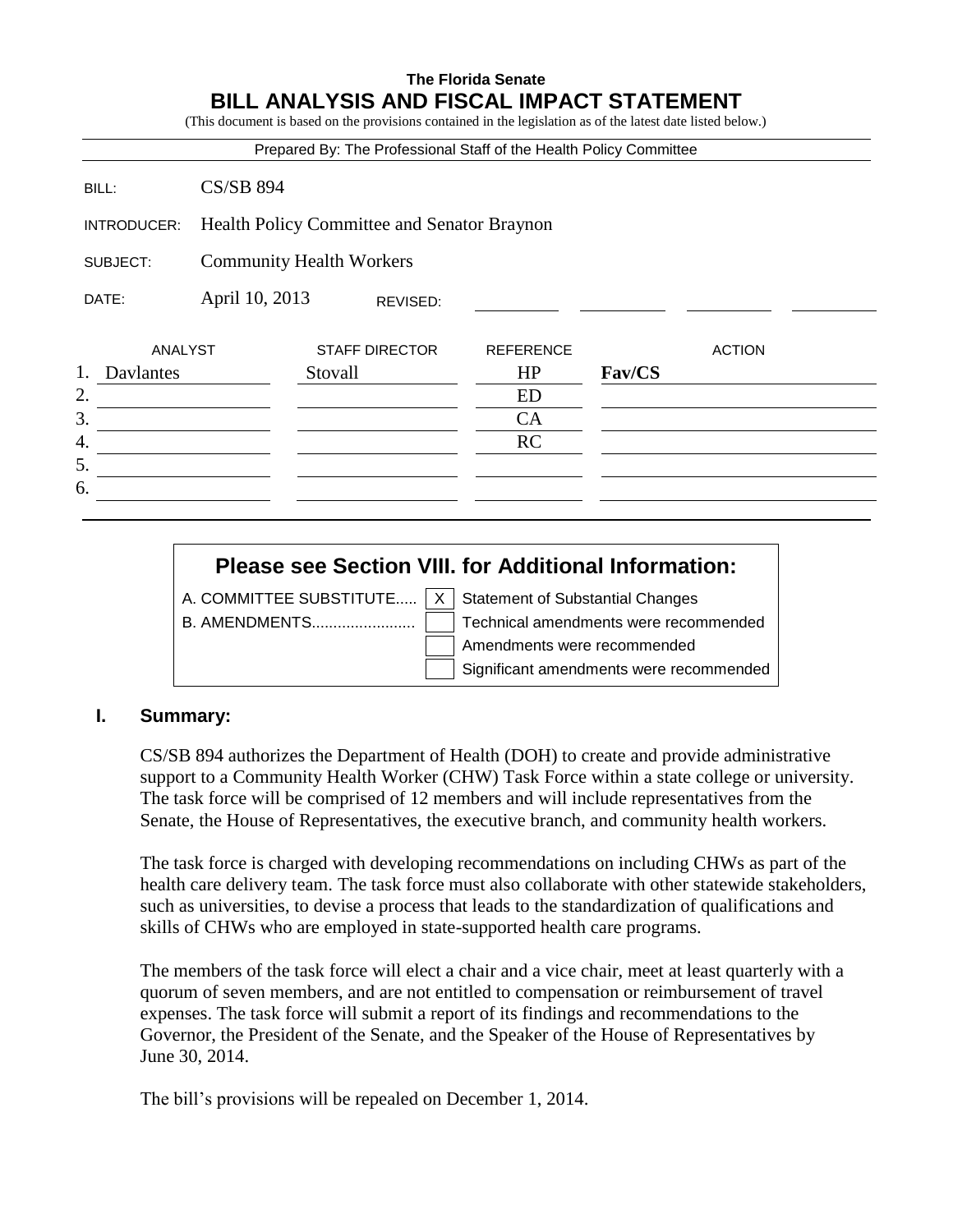$\overline{a}$ 

This bill will take effect upon becoming a law.

This bill creates one undesignated section of law.

#### **II. Present Situation:**

#### *Community Health Workers*

According to the Florida Community Health Worker Coalition (the coalition), a CHW is "a frontline health worker who is a trusted member of and/or has an unusually close understanding of the community served. This trusting relationship enables the CHW to serve as a liaison/link/intermediary between health/social services and the community to facilitate access to services and improve the quality and cultural competence of service delivery. A CHW also builds individual and community capacity by increasing health knowledge and self-sufficiency through a range of activities such as outreach, community education, informal counseling, social support and advocacy. Some activities performed by the CHW include providing information on available resources, providing social support and informal counseling, advocating for individuals and community health needs, and providing services such as first aid and blood pressure screening. They may also collect data to help identify community health needs."<sup>1</sup>

There is a developing body of evidence demonstrating CHW effectiveness. Most studies are focused on CHW interventions targeted at specific conditions such as diabetes or asthma, and these studies generally show improvement in health outcomes, health behaviors, and patient satisfaction. Other studies have demonstrated cost savings and improved outreach and enrollment into public benefits. Comprehensive reviews such as those conducted by the United States Department of Health and Human Services' Health Resources and Services Administration (HRSA) and the Agency for Healthcare Research and Quality have found mixed results in the literature due to both design limitation and results. Improvement in health outcomes has a stronger body of evidence than cost savings in these reviews but further research into both areas is required. This national attention has increased state level activity and many states, such as Texas, Minnesota, and Massachusetts, now have well-developed CHW programs, regulations and public funding sources.

The first federal effort authorizing CHW programs – the Patient Navigator Outreach and Chronic Disease Prevention Act – passed in 2005. The legislation authorized \$25 million in HRSAadministered grants for patient navigator (a type of CHW) programs to coordinate health care services, provide health screening and health insurance information, conduct outreach to medically underserved populations, and perform other duties common to CHWs. This program was reauthorized in 2010 under the Patient Protection and Affordable Care Act (PPACA); the PPACA also provides numerous other opportunities to expand and further integrate CHW programs into the health care system. $<sup>2</sup>$ </sup>

<sup>&</sup>lt;sup>1</sup> Florida CHW Coalition, *Status Update*, available at[: http://www.floridachwn.cop.ufl.edu/coalition/status-update/](http://www.floridachwn.cop.ufl.edu/coalition/status-update/) (Last visited on March 30, 2013).

<sup>2</sup> National Health Care for the Homeless Council, *Community Health Workers: Financing and Administration*. August 2011. Available at:<http://www.nhchc.org/wp-content/uploads/2011/10/CHW-Policy-Brief.pdf> (Last visited on March 30, 2013).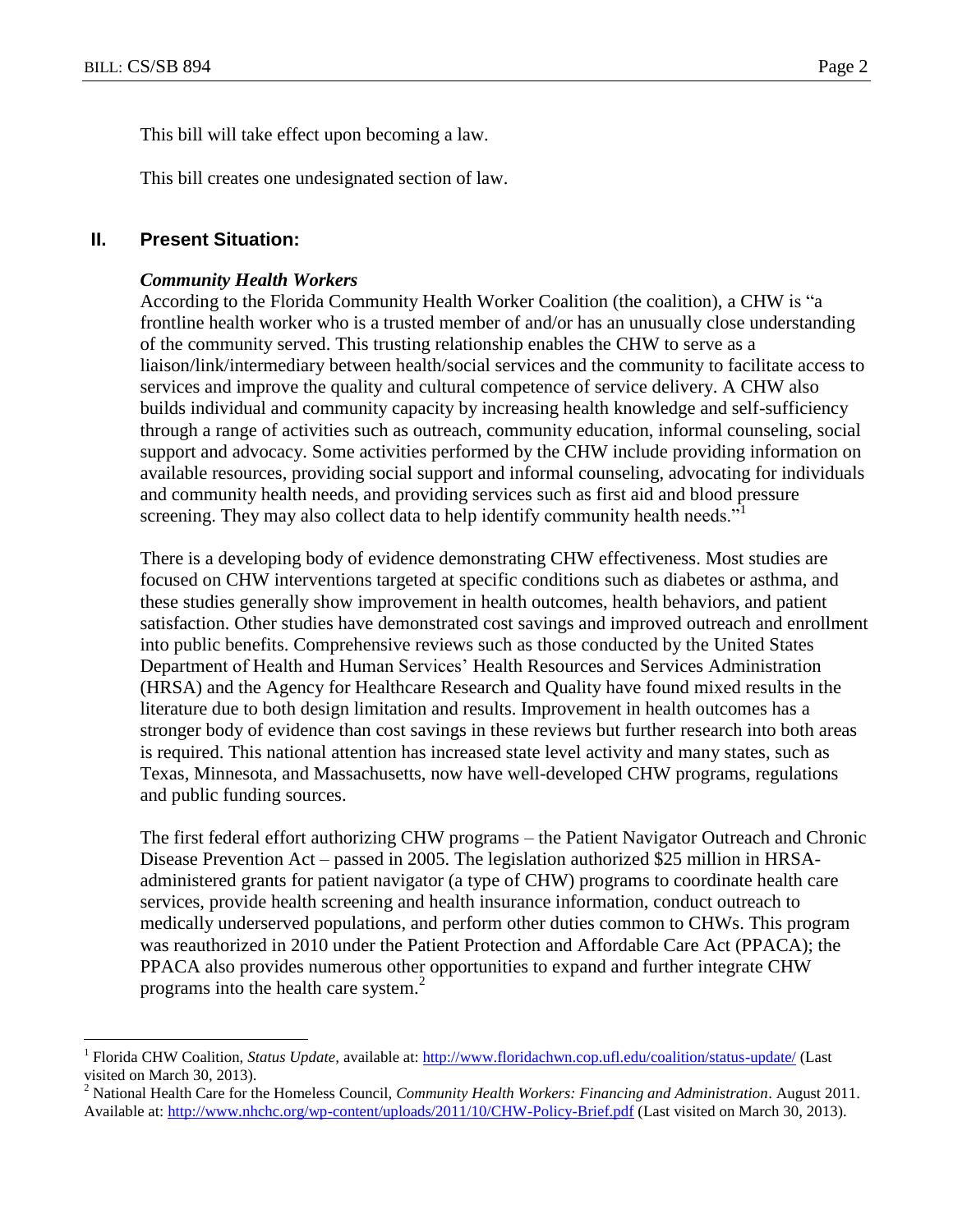## *Florida Community Health Worker Coalition*

The coalition is a statewide partnership housed within the University of Florida College of Pharmacy dedicated to the support and promotion of the CHW profession. It was first formed as a task force in February 2011 through a grant from the Centers of Disease Control and Prevention (CDC) awarded to the  $\overline{DOH}^3$ . The task force funded under the CDC grant has since blossomed into an organization of 130 volunteer members all over Florida.<sup>4</sup> The coalition provides many resources for CHWs, including links to training programs and conferences, a listing of CHW employers in Florida, and success stories.

The coalition has established five subgroups or committees to explore current research, including models, curricula, and best practices in order to create a viable marketplace for CHWs. The subgroups are: Networking/Sustainability, Policy, Curriculum, Research, and Practice. The Networking/Sustainability Committee identifies various community health organizations around the state to participate in the coalition, promotes recognition of CHWs through branding, and has crafted a charter and an official definition of CHW for the group. The Policy Committee promotes legislation to further the efforts and sustainability of CHWs. The Curriculum Committee aims to establish core standards for CHW training, institute a curriculum review panel, and create a formal certification process for CHWs. The Research Committee reviews existing research on CHWs to provide concrete data on their effectiveness, how they are used, return on investment, and other key performance indicators. The Practice Committee collects information concerning the practical experiences of CHWs in Florida.<sup>5</sup> Each subgroup meets approximately monthly via conference call, and the meetings are open to anyone who is interested.<sup>6</sup>

## *Medically Underserved in Florida*

Medically underserved areas or populations are those areas or populations designated by HRSA as having too few primary care providers, high infant mortality, high poverty, and/or high elderly population.<sup>7</sup> Medically underserved areas may consist of a whole county or group of contiguous counties, a group of county or civil divisions, or a group of urban census tracts in which residents have a shortage of personal health services. Medically underserved populations may include groups of persons who face economic, cultural, or linguistic barriers to health care.<sup>8</sup> Medically underserved areas and populations are found in every county in Florida.<sup>9</sup>

Health professional shortage areas are defined by HRSA as having shortages of primary medical care, dental, or mental health providers and may be geographic (a county or service area), demographic (low-income populations), or institutional (a comprehensive health center, federally-qualified health center, or other public facility). All but two counties in Florida have at

 $\overline{a}$ 

<sup>3</sup> *Supra* fn. 1.

<sup>4</sup> Email correspondence with staff of the coalition. A copy of the email is on file with the Senate Health Policy Committee. 5 *Supra* fn. 1.

<sup>6</sup> Department of Health, *Florida Community Health Worker Coalition,* available at:

[http://www.doh.state.fl.us/family/chronicdisease/CHW\\_Coalition/](http://www.doh.state.fl.us/family/chronicdisease/CHW_Coalition/) (Last visited on March 30, 2013).

<sup>7</sup> HRSA, *Find Shortage Areas: MUA/P by State and County*, available at:<http://muafind.hrsa.gov/> (Last visited on March 30, 2013).

<sup>&</sup>lt;sup>8</sup> HRSA, *Shortage Designation: Health Professional Shortage Areas & Medically Underserved Areas/Populations, available* at:<http://bhpr.hrsa.gov/shortage/> (Last visited on March 30, 2013).

<sup>9</sup> *Supra* fn. 7.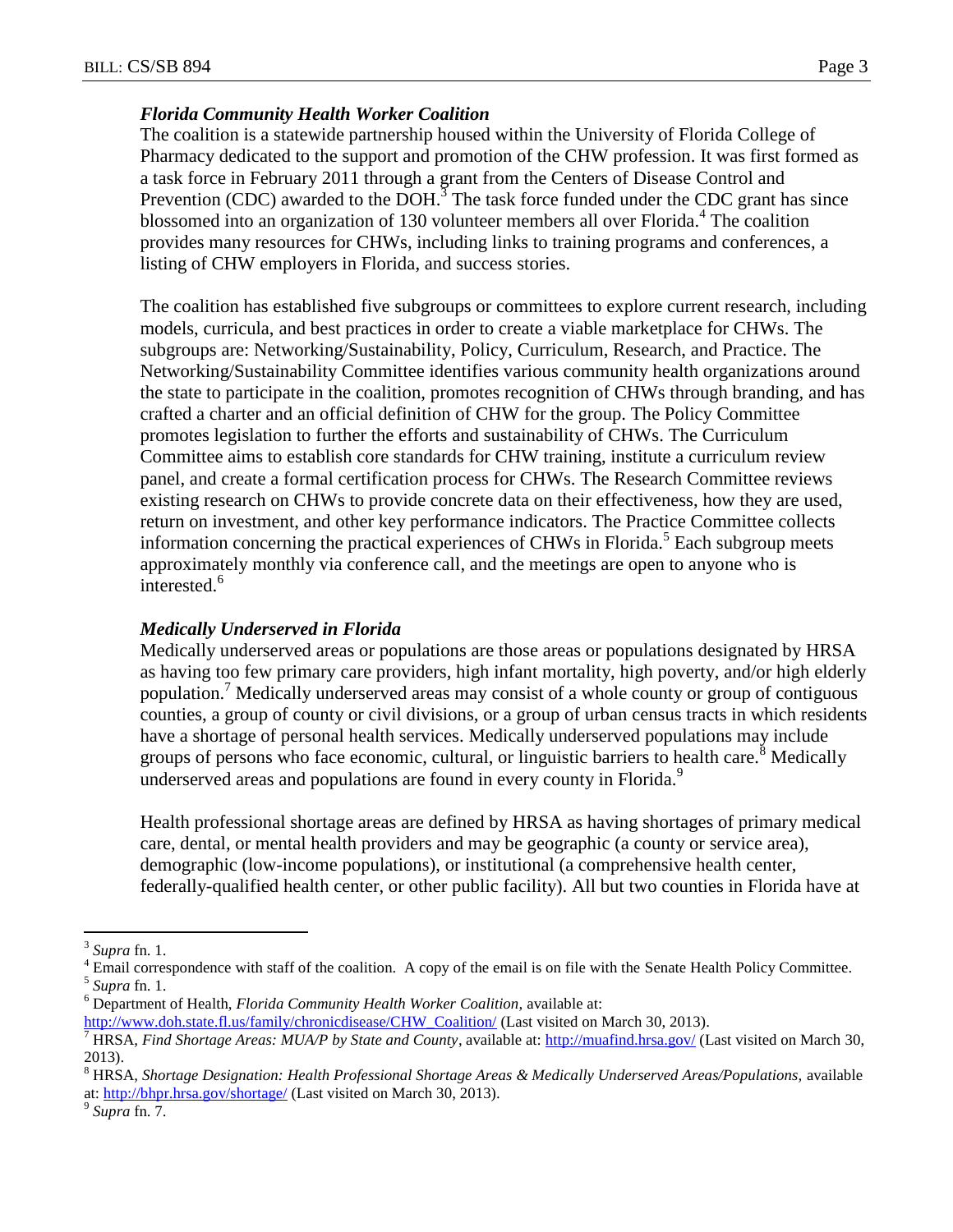least one shortage area for primary care, all but four counties have a shortage area for dentists, and all but six counties have a shortage area for mental health providers.<sup>10</sup>

According to 2011 data, 20 percent of Floridians have no form of health insurance, or 3,825,100 people.<sup>11</sup> This is the fourth-highest uninsured rate among all states, surpassed only by Texas, Nevada, and New Mexico.<sup>12</sup>

The federal poverty level for the continental U.S. is currently \$22,350 for a family of four; 185 percent of this is \$41,347.50.<sup>13</sup>

## *Statutory Creation of Advisory Bodies, Commissions, or Boards*

The statutory creation of any collegial body to serve as an adjunct to an executive agency is subject to certain provisions in s. 20.052, F.S. Such a body may only be created when it is found to be necessary and beneficial to the furtherance of a public purpose, and it must be terminated by the Legislature when it no longer fulfills such a purpose. The Legislature and the public must be kept informed of the numbers, purposes, memberships, activities, and expenses of any collegial or advisory bodies.

A committee or task force is defined in statute to mean "an advisory body created without specific statutory enactment for a time not to exceed 1 year or created by specific statutory enactment for a time not to exceed 3 years and appointed to study a problem and recommend a solution or policy alternative with respect to that problem. Its existence terminates upon the completion of its assignment."

Private citizen members of any advisory body (with exceptions for members of commissions or boards of trustees) may only be appointed by the Governor, the head of the executive agency to which the advisory body is adjunct, the executive director of the agency, or a Cabinet officer. Private citizen members of a commission or a board of trustees may only be appointed by the Governor, must be confirmed by the Senate, and are subject to the dual-office-holding prohibition of Art. II, s. 5(a) of the State Constitution.

Members of agency advisory bodies serve for 4-year staggered terms and are ineligible for any compensation other than travel expenses, unless expressly provided otherwise in the State Constitution. Unless an exemption is specified by law, all meetings are public, and records of minutes and votes must be maintained.<sup>14</sup>

 $\overline{^{14}}$  Section 20.03(8), F.S.

 $\overline{a}$ 

<sup>&</sup>lt;sup>10</sup> HRSA, *Find Shortage Areas: HPSA by State and County*, available at[: http://hpsafind.hrsa.gov/](http://hpsafind.hrsa.gov/) (Last visited on March 30, 2013).

<sup>&</sup>lt;sup>11</sup> Kaiser Family Foundation, *Florida: Health Insurance Coverage of the Total Population, states (2010-2011), U.S. (2011)*, available at:<http://www.statehealthfacts.org/profileind.jsp?ind=125&cat=3&rgn=11> (Last visited on March 30, 2013).

<sup>&</sup>lt;sup>12</sup> Kaiser Family Foundation, *Health Insurance Coverage of the Total Population, states (2010-2011), U.S. (2011)*, available at:<http://www.statehealthfacts.org/comparetable.jsp?typ=2&ind=125&cat=3&sub=39&sortc=6&o=a> (Last visited on March 30, 2013).

<sup>13</sup> U.S. Department of Health and Human Services, *The 2011 HHS Federal Poverty Guidelines*, available at: <http://aspe.hhs.gov/poverty/11poverty.shtml> (Last visited on March 30, 2013).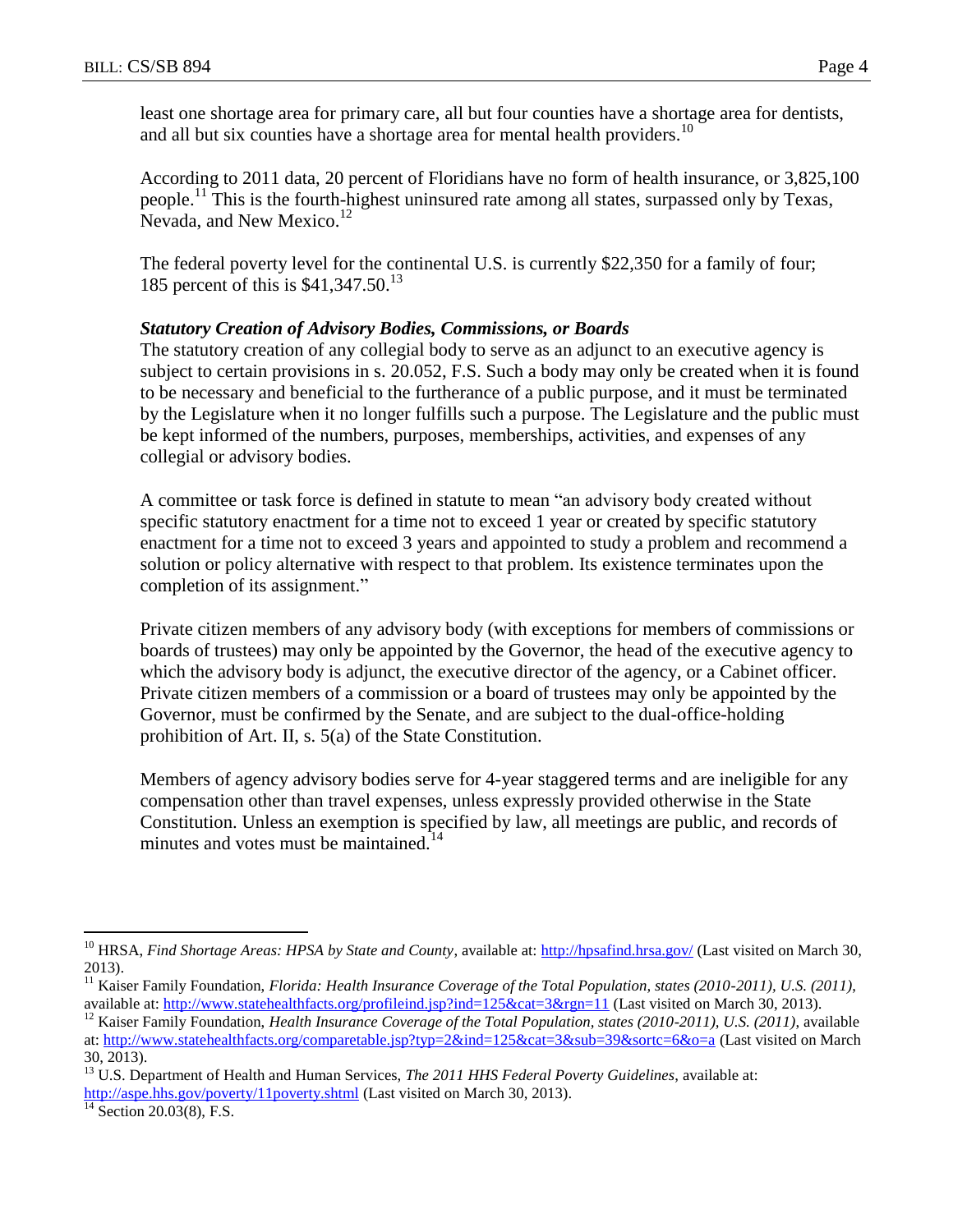## **III. Effect of Proposed Changes:**

**Section 1** provides definitions for various terms and describes the duties of CHWs.

This section also authorizes the DOH to create and provide administrative support to a Community Health Worker Task Force within a state college or university. The task force will be comprised of the following 12 members:

- One member of the Senate, appointed by the President of the Senate.
- One member of the House of Representatives, appointed by the Speaker of the House of Representatives.
- One state official, appointed by the Governor.
- Six culturally and regionally diverse community health workers, appointed by the State Surgeon General.
- Three representatives of the coalition, appointed by the chair of the coalition.

The task force is charged with developing recommendations for:

- Including CHWs in the development of proposals for health care or Medicaid reform in the state as part of the outreach efforts for enrolling residents of this state in Medicaid managed care programs or other health care delivery services;
- Including CHWs in providing assistance to residents in navigating the health care system and providing information and guidance regarding preventive health care; and
- Providing support to community health centers and other safety net providers through the integration of CHWs as part of health care delivery teams.

The task force must also collaborate with other statewide stakeholders, such as universities, to devise a process that leads to the standardization of qualifications and skills of CHWs who are employed in state-supported health care programs.

The members of the task force will elect a chair and a vice chair, meet at least quarterly with a quorum of seven members, and are not entitled to compensation or reimbursement of travel expenses. The task force will submit a report of its findings and recommendations to the Governor, the President of the Senate, and the Speaker of the House of Representatives by June 30, 2014.

This section is repealed on December 1, 2014.

**Section 2** provides that the bill will take effect upon becoming a law.

# **IV. Constitutional Issues:**

A. Municipality/County Mandates Restrictions:

None.